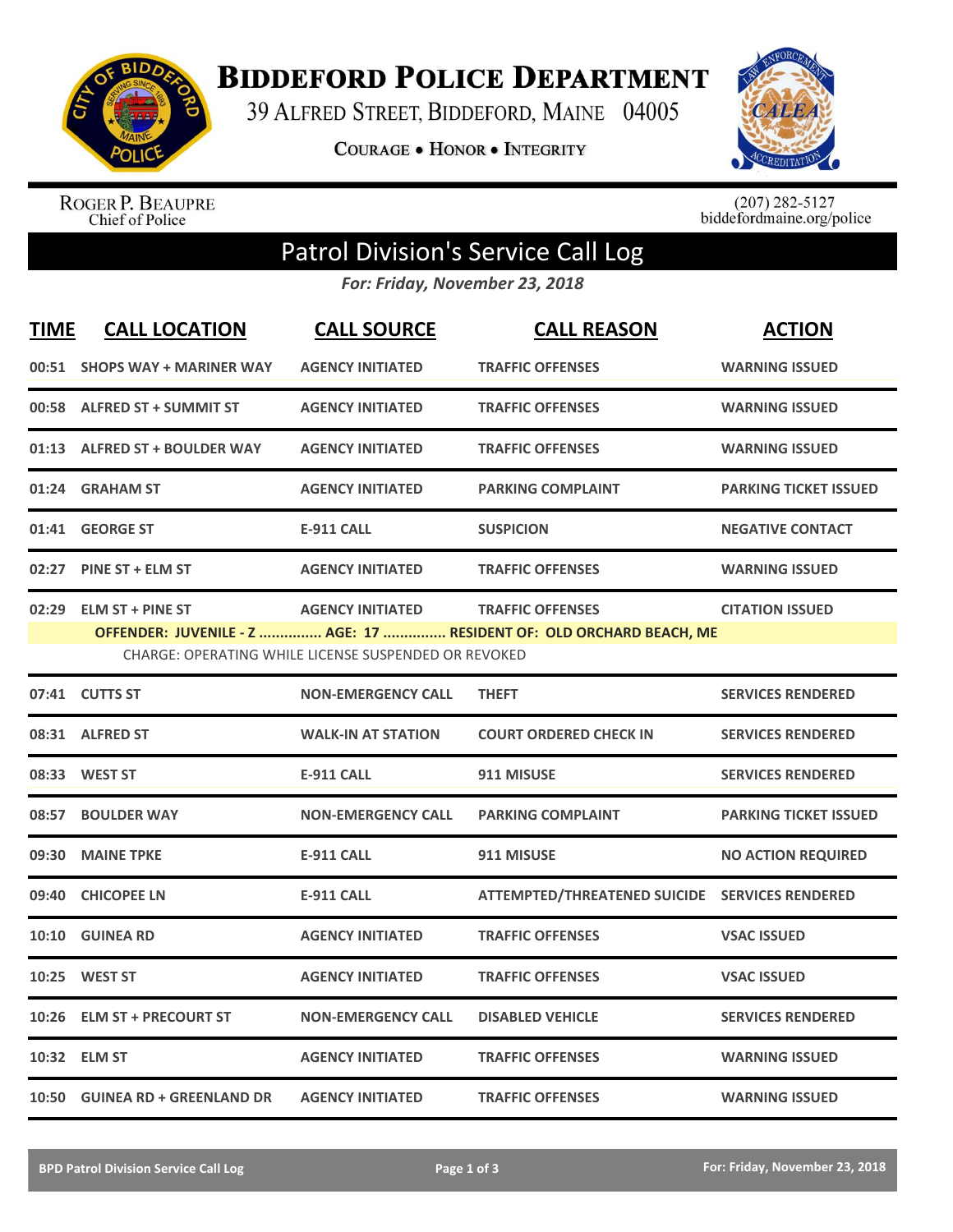## **TIME CALL LOCATION CALL SOURCE CALL REASON ACTION**

| 11:03 POOL ST                                                          | AGENCY INITIATED TRAFFIC OFFENSES |                                                                 | <b>CITATION ISSUED</b>      |  |
|------------------------------------------------------------------------|-----------------------------------|-----------------------------------------------------------------|-----------------------------|--|
|                                                                        |                                   | OFFENDER: KYLE ANDREW FRANK  AGE: 19  RESIDENT OF: PELHAM, NH   |                             |  |
| <b>CHARGE: OPERATE VEHICLE WITHOUT LICENSE</b>                         |                                   |                                                                 |                             |  |
| 11:27 POOL ST                                                          | <b>AGENCY INITIATED</b>           | <b>TRAFFIC OFFENSES</b>                                         | <b>WARNING ISSUED</b>       |  |
| 11:41 QUIMBY ST                                                        | <b>E-911 CALL</b>                 | 911 MISUSE                                                      | <b>SERVICES RENDERED</b>    |  |
| 11:57 ALFRED ST                                                        | <b>WALK-IN AT STATION</b>         | <b>COURT ORDERED CHECK IN</b>                                   | <b>SERVICES RENDERED</b>    |  |
| 11:58 CENTER ST                                                        | <b>WALK-IN AT STATION</b>         | <b>PAPERWORK</b>                                                | <b>SERVICES RENDERED</b>    |  |
| 12:11 POOL ST                                                          | <b>AGENCY INITIATED</b>           | <b>TRAFFIC OFFENSES</b>                                         | <b>WARNING ISSUED</b>       |  |
| 12:18 ICE HOUSE RD                                                     |                                   | <b>ALARM - RESIDENTIAL FIRE</b>                                 | <b>FALSE ALARM</b>          |  |
| 12:23 ALFRED ST                                                        | <b>AGENCY INITIATED</b>           | <b>PAPERWORK</b>                                                | <b>PAPERWORK NOT SERVED</b> |  |
| 12:33 GRAYSON ST                                                       | <b>AGENCY INITIATED</b>           | <b>PAPERWORK</b>                                                | <b>PAPERWORK NOT SERVED</b> |  |
| 13:06 GRANITE ST                                                       | <b>AGENCY INITIATED</b>           | <b>PAPERWORK</b>                                                | <b>PAPERWORK NOT SERVED</b> |  |
| <b>13:10 MAIN ST</b>                                                   | <b>AGENCY INITIATED</b>           | <b>PAPERWORK</b>                                                | <b>PAPERWORK SERVED</b>     |  |
| 13:16 WASHINGTON ST + ALFRED ST AGENCY INITIATED OPER AFTER SUSPENSION |                                   |                                                                 | <b>CITATION ISSUED</b>      |  |
|                                                                        |                                   | OFFENDER: ANGELA M FECTEAU  AGE: 37  RESIDENT OF: SHAPLEIGH, ME |                             |  |
| CHARGE: OPERATING WHILE LICENSE SUSPENDED OR REVOKED                   |                                   |                                                                 |                             |  |

| 13:46 PIKE ST                | <b>WALK-IN AT STATION</b> | <b>CODES ENFORCEMENT</b>   | <b>SERVICES RENDERED</b>     |
|------------------------------|---------------------------|----------------------------|------------------------------|
| <b>13:49 GREEN ST</b>        | <b>NON-EMERGENCY CALL</b> | <b>PARKING COMPLAINT</b>   | <b>REFERRED OTHER AGENCY</b> |
| 14:07 MYRTLE ST              | <b>NON-EMERGENCY CALL</b> | <b>CIVIL COMPLAINT</b>     | <b>SERVICES RENDERED</b>     |
| 14:12 WEST ST                | <b>AGENCY INITIATED</b>   | <b>TRAFFIC OFFENSES</b>    | <b>WARNING ISSUED</b>        |
| 14:31 ALFRED ST              | <b>WALK-IN AT STATION</b> | <b>CAR SEAT DETAIL</b>     | <b>SERVICES RENDERED</b>     |
| 14:54 MIDDLE ST              | <b>WALK-IN AT STATION</b> | <b>ROBBERY</b>             | <b>REPORT TAKEN</b>          |
| 15:42 BOULDER WAY            | <b>AGENCY INITIATED</b>   | <b>SHOPLIFTING</b>         | <b>REPORT TAKEN</b>          |
| 15:43 POOL ST                | <b>AGENCY INITIATED</b>   | <b>DEBRIS IN THE ROAD</b>  | <b>SERVICES RENDERED</b>     |
| <b>15:46 MAIN ST</b>         | <b>WALK-IN AT STATION</b> | <b>PAPERWORK</b>           | <b>SERVICES RENDERED</b>     |
| 15:51 MAIN ST                | <b>NON-EMERGENCY CALL</b> | <b>ARTICLES LOST/FOUND</b> | <b>NO ACTION REQUIRED</b>    |
| 16:13 HILLSIDE AVE           | <b>E-911 CALL</b>         | 911 MISUSE                 | <b>NEGATIVE CONTACT</b>      |
| 16:35 WEST ST + CAPE VIEW DR | <b>AGENCY INITIATED</b>   | <b>TRAFFIC OFFENSES</b>    | <b>WARNING ISSUED</b>        |